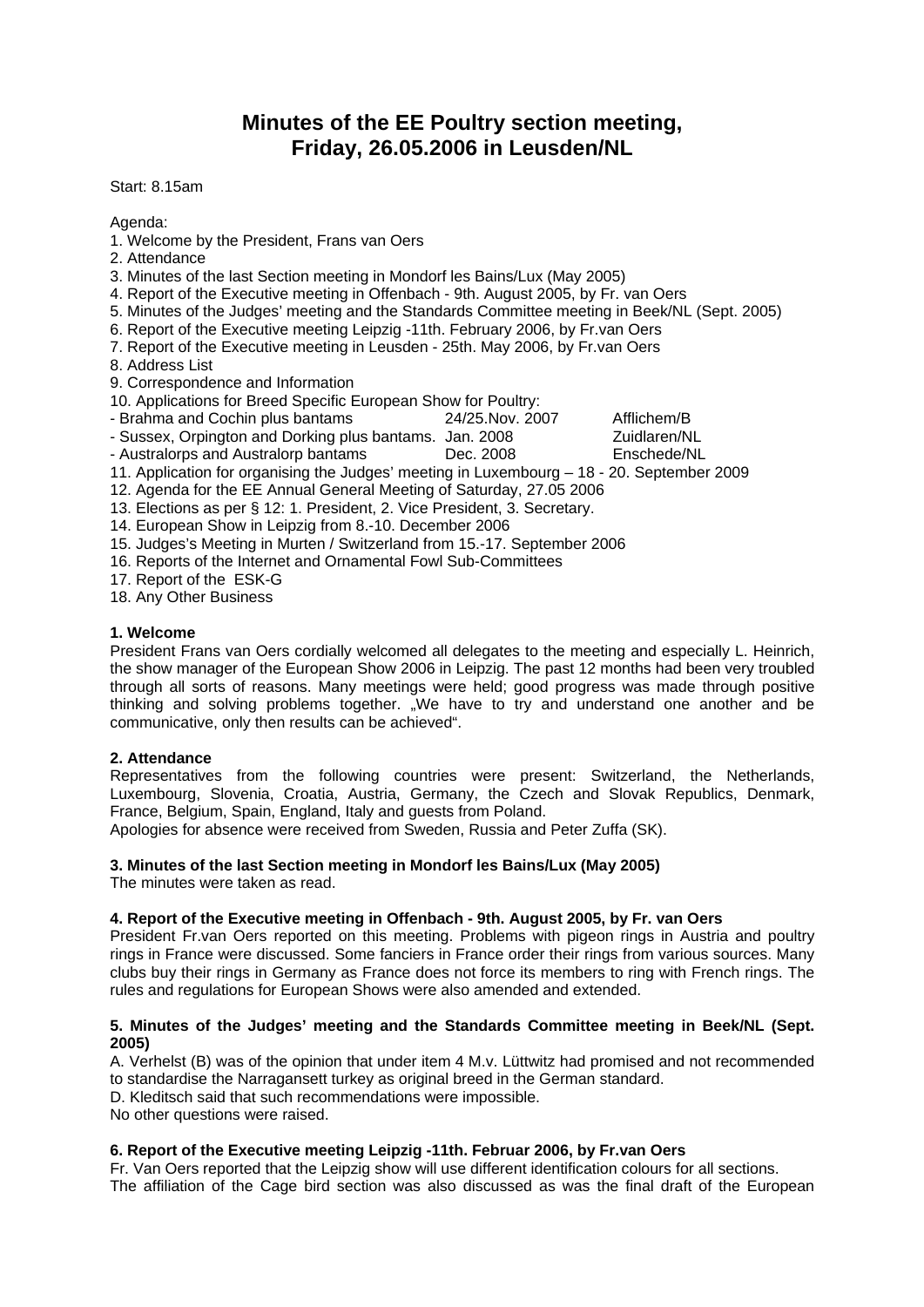Show's Rules and Regulations. Sponsors are sought to fund the new EE logo.

# **7. Report of the Executive meeting in Leusden - 25th. May 2006, by Fr.van Oers**

The following items were discussed:

- − The EE-Show in Leipzig
- − The AGM in Leusden
- The affiliation of the Cage bird section
- Problems with rings in various countries
- − Honours
- − Prof. Dr. Schille gave a report

# **8. Address List**

Slovenia, Slovak Republic and Poland have to hand in their new contact details to the president.

# **9. Correspondence and Information**

The SV for Australorps and Australorps bantams had applied to host a Breed Specific show in Ostrau (D) from 9.- 11. November 2007. Frans van Oers would like to see more commitment from all delegates.

#### **10. Applications for Breed Specific European Show for Poultry:**

| - Brahma and Cochin plus bantams                        | 24/25. Nov. 2007 | Afflichem/B  |
|---------------------------------------------------------|------------------|--------------|
| - Sussex, Orpington and Dorking plus bantams. Jan. 2008 |                  | Zuidlaren/NL |
| - Australorps and Australorp bantams                    | Dec. 2008        | Enschede/NL  |
| - Australorps and Australorp bantams                    | 9.-11.11.2007 in | Ostrau/D     |
| The measure used in fourain of these should             |                  |              |

The meeting voted in favour of these shows.

Of all Breed Specific shows that should have been held in 2005/2006, only the Dutch Owl Beard show took place in Ede/NL. There was a fantastic entry of 600 birds in all colour varieties and the show was a great success.

H. Zürcher adviced the organisers of EE-Shows to use the EE homepage to advertise these shows.

# **11. Judges' Meeting of 18.- 20. September 2009 in Luxembourg**

All in favour.

# **12. Agenda for the EE Annual General Meeting of Saturday, 27.05 2006**

The meeting reacted positively to affiliation of the pigeon association of Rumania and possibly the poultry association of Poland.

# **13. Elections as per § 12: 1. President, 2. Vice President, 3. Secretary.**

All 3 members were standing, although for Fr. Van Oers it will be his last term in office.

He appointed H. Stroblmair to conduct the election. He asked if there were any other candidates for any of the offices. There were none and all 3 candidates were re-elected.

Verhelst (B) suggested to conduct future elections with secret voting cards. The meeting felt this was only necessary if more than one candidate was seeking election for one post.

# **14. European Show in Leipzig, from 8.- 10. December 2006**

Dr. Lothar Heinrich reported on the preparations of this show. Despite the problems with A.I. the show looks like going ahead in its entire format thanks to discussions held with the veterinary authorities of the EU in Brussels. The schedule and entry forms in three languages would be distributed to all delegates during the AGM.

If the A.I. epidemic should intensify again in the autumn, exhibitors would be informed accordingly. Currently only poultry that was vaccinated against Bird Flu and those from infected areas would be banned from the show. All poultry would be penned together, even those from Switzerland. Poultry that has not been vaccinated against Newcastle Disease would have to be quarantained for 21 days upon arrival home. There was a possibility that all poultry would have to be penned up 3 weeks prior to arrival at the show. Veterinary certificates will be uniform throughout the EU and apply to poultry and ornamental fowl. Pigeons can only be exhibited if they have had the required vaccinations.

The buyer of sale stock will pay a certain percentage over and above the price shown in the catalogue. All sale monies will be handed over to the contact persons of each country.

He advised to book hotel accommodation as soon as possible. Compensation for deceased exhibits is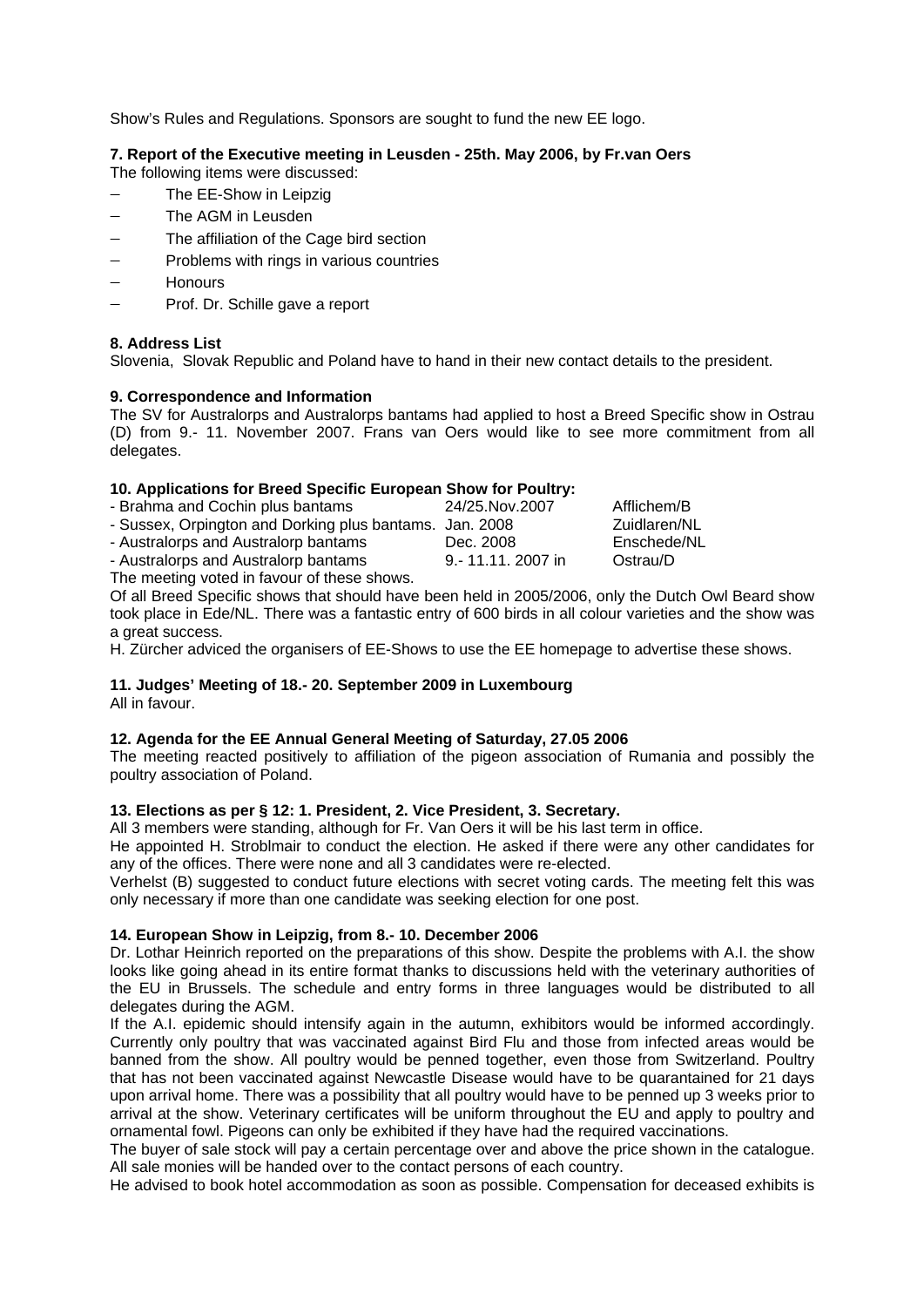only possible after a positive recommendation of a specially appointed panel. Collections have to be entered as per entry form. The names of non German judges have to be sent directly to: Christoph Günzel, **Am Busch 5,** D-01920 Haselbachtal, OT Reichenbach, Tel.: 035795 / 36416, Fax 035795 / 36418, E-Mail: [christoph-guenzel@web.de](mailto:christoph-guenzel@web.de) stating their specialities in certain breeds.

### **15. Judges's Meeting in Murten / Switzerland from 15.-17. September 2006**

The venue lies in a car-free zone; it is a 3 minute walk from the central car park. It only has single rooms; there is a hotel nearby to accommodate couples. Arrival on Friday between 4 and 6pm -7pm welcome. Saturday: 8.30 am meeting and 5.30pm boat trip. A separate program for partners will be organised. The ESK-G will meet on Sunday whilst Martin Wyss will discuss the European standard with the remaining delegates. Costs are €225; this price has been made possible through financial support from the SRTV und SRGV.

#### **16. Reports of the Internet and Ornamental Fowl Sub-Committees**

H. Zürcher reported that the rabbit section hardly participated on the website. The new pictures for the European standard will be put on the poultry site. A. Verhelst requested pictures on the site of breeds that are not recognised in Germany.

It was mentioned that a European standard takes a lot of time to be established. Problems would have to be solved in stages; differences must be respected and certain original standards might have to be adapted.

W. Riebniger (D) reported on the creation of the pictures for the standard by amending photos. Fr. Van Oers was of the opinion that common factors should be highlighted rather than the differences.

U. Lochmann reported that the Ornamental Fowl Sub-Committee would meet in September and that a list of ring sizes was being created.

#### **17. Report of the ESK-G**

The President, Urs Lochmann reported on the meeting in Pohlheim. Applications for standardisation of (new) breeds and colours must be in the hands of the chairman by 1.2. Switzerland has translated the standard as well as all standards of breeds and colours that are only recognised in Switzerland into French

The Narragansett turkeys recognised in Germany are much lighter and smaller than those shown in the Netherlands and Belgium. It was therefore decided to class this breed as a colour variation of the German turkey and put it in the lighter weight class in Germany. In the event of corresponding quality and presentation, it is possible to have the Narragansett turkey recognised according to the American standard in Germany.

A. Verhelst re-iterated a previously made point; that if the European standard wants to be successful all affiliated countries have to show good will and cooperate –also those countries that have so far been ignored.

Z. Pichlik (SK) critised Slovak and Czech judges, who according to him did not judge goldhalsig and partridge bantams properly.

L. Tarascewicz (PL) introduced himself and told the meeting that Poland wanted to affiliate to the EE poultry section.

U. Lochmann reported that the standard text of the Cemany standard had changed in the Netherlands and Germany. Verhelst wanted to obtain a copy of the new text.

The change to the Sussex standard was dropped.

Cl. Périquet suggested to monitor the weights of the following breeds: Dorking, Sussex, New Hampshire, Wyandottes, Plymouth Rocks and Jersey Giants and send the results to Urs Lochmann by 1st. February 2007. The weight of bantam Frizzles was increased to 1.2kg. in males and 1kg in females and the egg weight fixed at 38gr.

The weight of Brugge and Liège Game bantams was increased to 1.7kg. in males and 1.4kg in females. Small visible wattles in Frizzled Poland bantams will in future be allowed.

Objections against the standard changes for Rheinlanders were overruled.

The markings and colour of the tail feathers in female New Hampshires was determined.

Agreement was reached between Germany and the Netherlands with regard to the Kraienköppe standard. Missing toenails on breeds with heavily feathered feet will no longer qualify for 97 or 96 points in Germany.

Spurs on males must be valued in all affiliated countries.

H. Zürcher shared his thoughts about amending the composition of the ESK-G with the meeting. The ESK-G would be composed of area representatives. The BZA would have to do the bulk of the work for the European standard and as such be represented on the committee. Communication would have